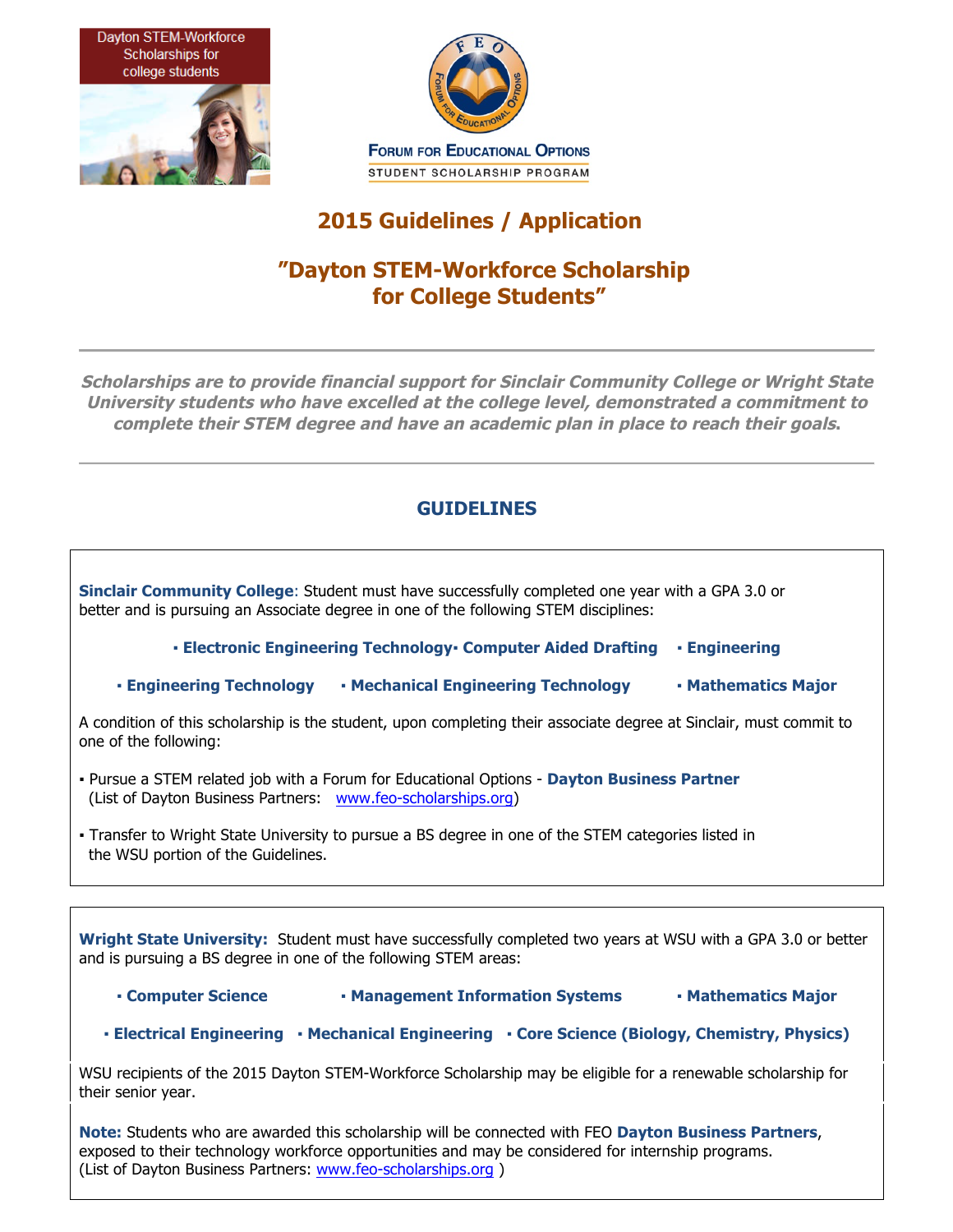### **APPLICATION**

# **Information that must accompany the completed application.** 1) Personal Statement that includes your academic and financial plan to reach your goals, 2) Unofficial Academic Transcript and, 3) Letter of recommendation from your science or math professor. Type or print clearly.

**Note: Application period will begin February 16, 2015 and must be received by Forum for Educational Options no later than April 15, 2015.**

## **STUDENT INFORMATION**

|  | Student Name                                     |  |
|--|--------------------------------------------------|--|
|  | Gender: Divide Divide Birthdate Dividend Bonder: |  |
|  |                                                  |  |
|  |                                                  |  |
|  |                                                  |  |
|  | <b>PARENT INFORMATION</b>                        |  |
|  |                                                  |  |
|  |                                                  |  |
|  |                                                  |  |
|  |                                                  |  |
|  |                                                  |  |
|  |                                                  |  |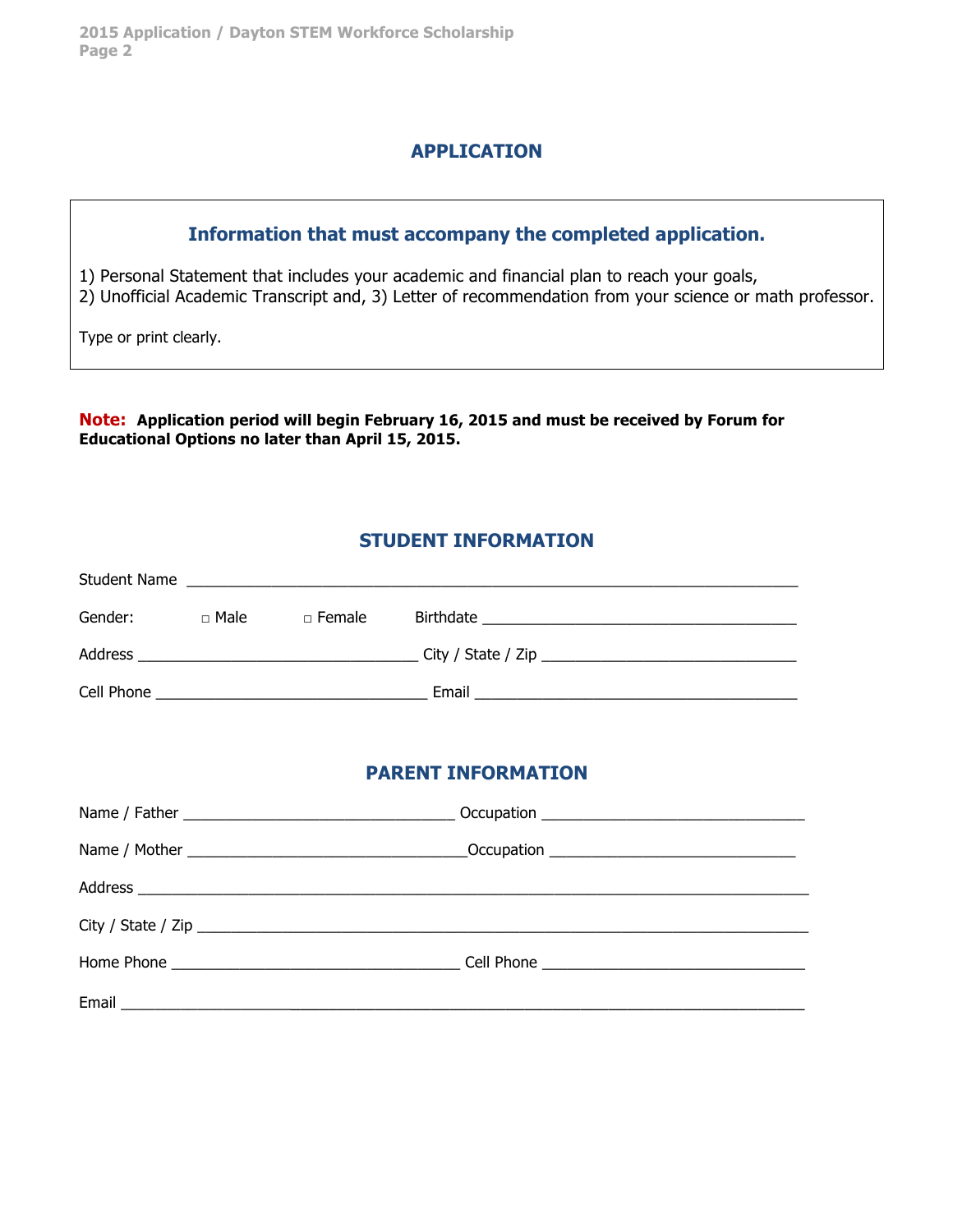#### **ADDITIONAL STUDENT INFORMATION**

**List school / community activities and honors**. Include highlights of your portfolio that includes Collaborative Focused Projects. If more room is needed, list additional activities in **Personal Statement**.

 $\_$  , and the state of the state of the state of the state of the state of the state of the state of the state of the state of the state of the state of the state of the state of the state of the state of the state of the

#### **WORK EXPERIENCE**

(Include both part-time and summer jobs held during the past three years)

| Date Worked | Employer and the control of the control of the control of the control of the control of the control of the control of the control of the control of the control of the control of the control of the control of the control of | Type of Work Earnings                                                                                                  |  |
|-------------|--------------------------------------------------------------------------------------------------------------------------------------------------------------------------------------------------------------------------------|------------------------------------------------------------------------------------------------------------------------|--|
|             |                                                                                                                                                                                                                                |                                                                                                                        |  |
|             |                                                                                                                                                                                                                                |                                                                                                                        |  |
|             |                                                                                                                                                                                                                                |                                                                                                                        |  |
|             |                                                                                                                                                                                                                                |                                                                                                                        |  |
|             |                                                                                                                                                                                                                                |                                                                                                                        |  |
|             |                                                                                                                                                                                                                                |                                                                                                                        |  |
|             |                                                                                                                                                                                                                                |                                                                                                                        |  |
|             |                                                                                                                                                                                                                                |                                                                                                                        |  |
|             |                                                                                                                                                                                                                                | <b>ACADEMIC AND EMPLOYMENT GOALS</b>                                                                                   |  |
| Attending:  |                                                                                                                                                                                                                                |                                                                                                                        |  |
|             |                                                                                                                                                                                                                                |                                                                                                                        |  |
|             |                                                                                                                                                                                                                                |                                                                                                                        |  |
|             |                                                                                                                                                                                                                                |                                                                                                                        |  |
|             |                                                                                                                                                                                                                                |                                                                                                                        |  |
|             |                                                                                                                                                                                                                                | Would you prefer to live and work in $\Box$ Dayton area, $\Box$ somewhere in Ohio, $\Box$ another part of the country. |  |
|             |                                                                                                                                                                                                                                |                                                                                                                        |  |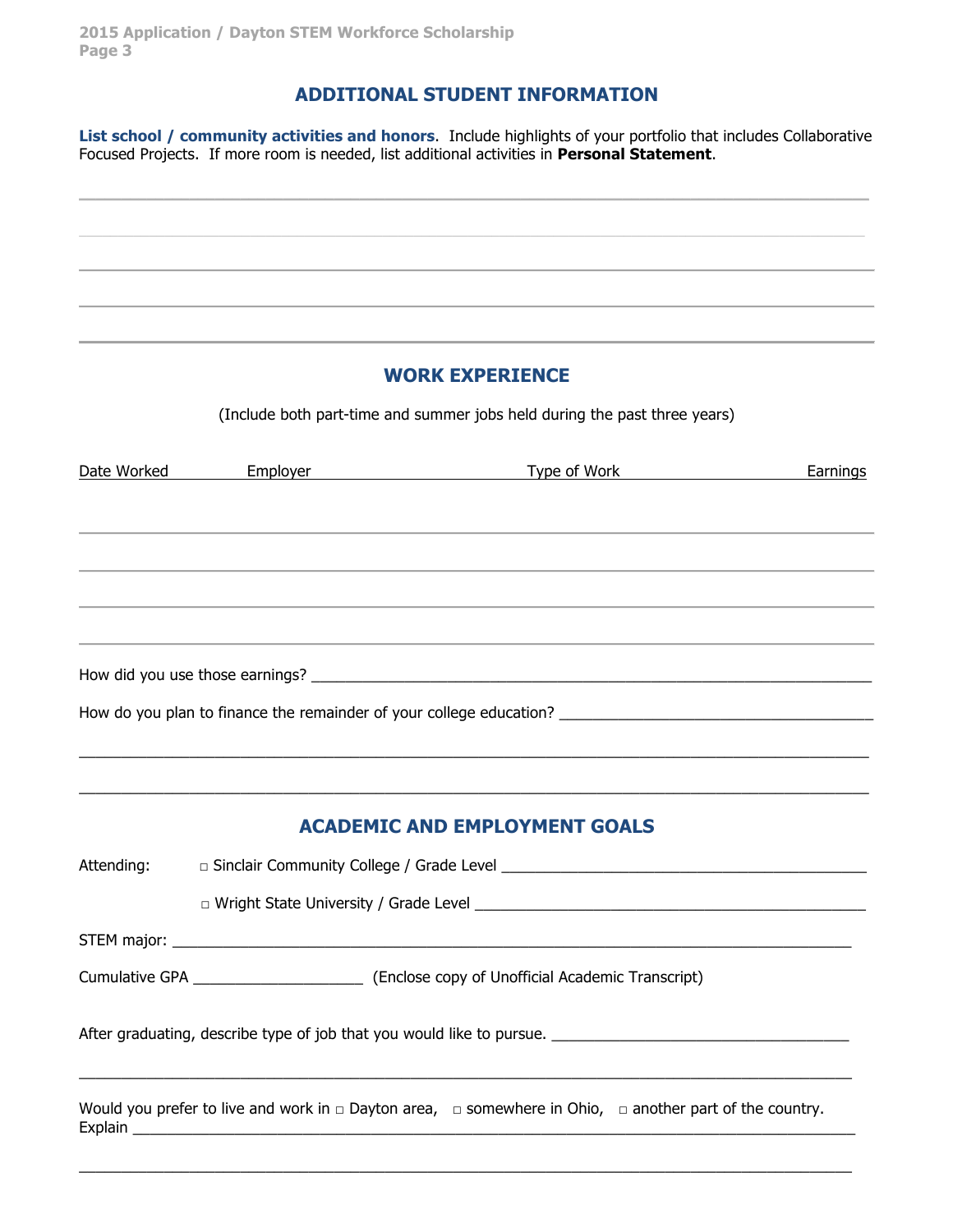#### **STUDENT PERSONAL STATEMENT**

**Must be completed as part of the application packet for scholarship. Confine Personal Statement to this page only – no attachments. Type or print clearly.**

**Use this page to provide information about your background, work ethic, portfolio of projects working in a 'team' environment, academic plan to reach your goals and future work ambitions.** 

**Include any other circumstances which would assist the committee judging your application for this scholarship. Avoid restating information previously given on this application.**